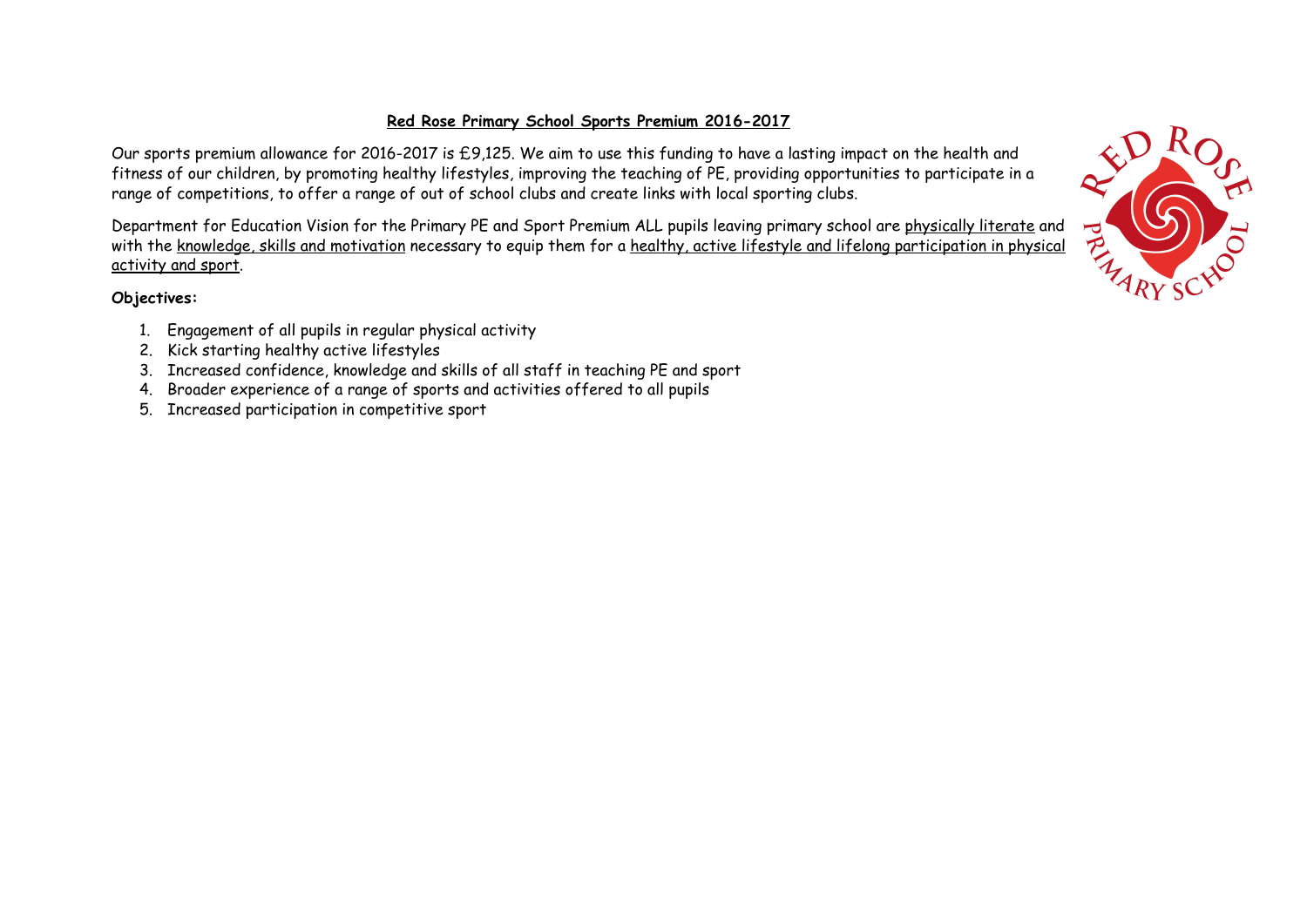| Objective                                                         | Programme/ initiative                                                                                                                                                                                                                                                                                                                                                                    | Cost  | Outcomes                                                                                                                                                                                                                                                                          | <b>Impact</b>                                                                                                                                                                                                                                                                                                                                                                                                                                                                                     | Sustainability                                                                                                                                                                                                                                                                                                    |
|-------------------------------------------------------------------|------------------------------------------------------------------------------------------------------------------------------------------------------------------------------------------------------------------------------------------------------------------------------------------------------------------------------------------------------------------------------------------|-------|-----------------------------------------------------------------------------------------------------------------------------------------------------------------------------------------------------------------------------------------------------------------------------------|---------------------------------------------------------------------------------------------------------------------------------------------------------------------------------------------------------------------------------------------------------------------------------------------------------------------------------------------------------------------------------------------------------------------------------------------------------------------------------------------------|-------------------------------------------------------------------------------------------------------------------------------------------------------------------------------------------------------------------------------------------------------------------------------------------------------------------|
| Engagement<br>of all pupils in<br>regular<br>physical<br>activity | Gold SLA Programme provided by<br>Durham and Chester le Street<br>Sports Partnership<br>30 hours of high quality P.E.<br>teaching support<br>24 hours of coaching<br>support<br>CPD training opportunities<br>SSP network meetings to<br>support P.E. Co-ordinators<br>role<br>Promoting links to local<br>sports clubs<br>2 half days of an<br>experienced P.E. specialist's<br>teacher | £6000 | Staff upskilled by<br>$\bullet$<br>observing and<br>teaching alongside<br>trained coaches.<br>P.E. co-ordinator to<br>develop skills and<br>knowledge of P.E. to<br>enable to lead the<br>subject effectively.<br>Clubs supporting and<br>introducing new<br>sports into schools. | Dance and gymnastics was<br>supported by a coach in<br>Year teams and dissipated<br>across the teams upskilling<br>other teachers.<br>Athletics, rugby and change<br>for Life/ nurture club have<br>been supported by a coach.<br>The P.E. co-ordinator has<br>attended 3 meetings where<br>pupil assessment, learning<br>styles and new expectations<br>have been discussed.<br>Support provided to the P.E.<br>co-ordinator with creating<br>the P.E. plan and applying<br>for the sports mark. | Shared and<br>$\bullet$<br>uploaded planning<br>for future years<br>Staff should be<br>$\bullet$<br>more confident<br>to teach that<br>area of the P.E.<br>curriculum.<br>Note and<br>$\bullet$<br>contacts kept<br>and referred to<br>as and when<br>needed.<br>School running<br>club is open to all<br>in KS2. |
|                                                                   | half day SSP multi sport<br>and young leaders support                                                                                                                                                                                                                                                                                                                                    |       | Children trained as<br>young leaders and<br>KS1 try new sports.                                                                                                                                                                                                                   | 16 Year 6 children were<br>initially trained in how to<br>lead an activity and then led<br>a session of athletics<br>activities with Yr2.                                                                                                                                                                                                                                                                                                                                                         | Inspiring the<br>$\bullet$<br>younger children<br>and setting a<br>good example.<br>Will use these<br>children to help<br>lead sports day.<br>Supporting our<br>$\bullet$<br>push on athletic<br>skills.                                                                                                          |
|                                                                   | Extra coaching (SSP)                                                                                                                                                                                                                                                                                                                                                                     | £     | Supporting staff<br>and taking out of<br>school club                                                                                                                                                                                                                              | Athletics (Yr3/4-62<br>children & Yr5-38 children),<br>rugby (18 children Yr4/5)<br>and change for Life/<br>nurture club (12 children<br>targeted) have been<br>supported by a coach.                                                                                                                                                                                                                                                                                                             | Learning how to<br>$\bullet$<br>play Tag Rugby<br>to compete in<br>the following<br>year and<br>hopefully the<br>children will                                                                                                                                                                                    |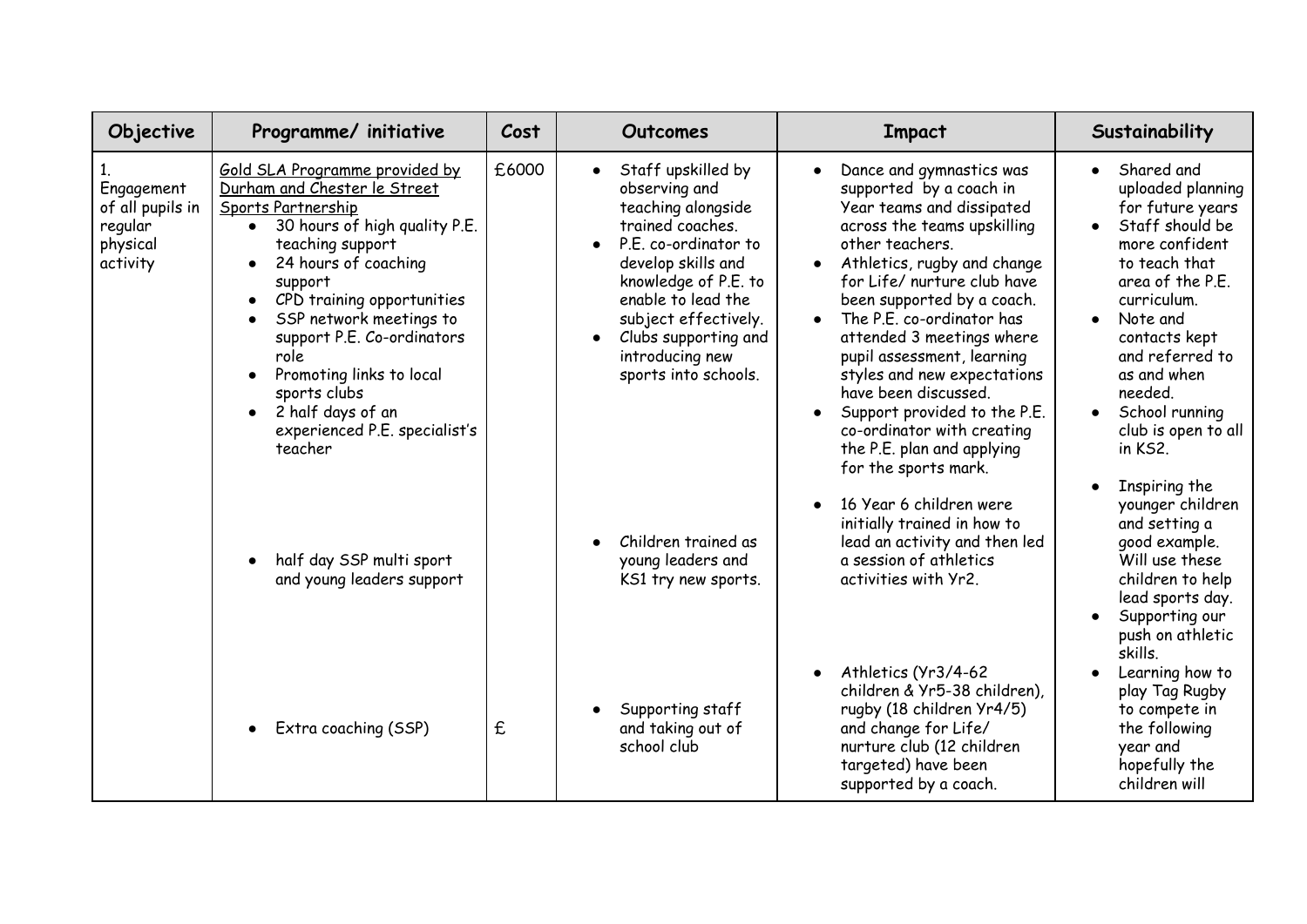|                                              |                                                                                                                                                                                                                                                                                                                                           |                                                                                                                                                                                                                                                   |                                                                       |                                                                                                                                                                                                                                                                                                                                                                                                                           |                                                                                                                                                                            | spread their<br>interest and<br>skills.                                                                                                                                                                                                                                                                                                                            |
|----------------------------------------------|-------------------------------------------------------------------------------------------------------------------------------------------------------------------------------------------------------------------------------------------------------------------------------------------------------------------------------------------|---------------------------------------------------------------------------------------------------------------------------------------------------------------------------------------------------------------------------------------------------|-----------------------------------------------------------------------|---------------------------------------------------------------------------------------------------------------------------------------------------------------------------------------------------------------------------------------------------------------------------------------------------------------------------------------------------------------------------------------------------------------------------|----------------------------------------------------------------------------------------------------------------------------------------------------------------------------|--------------------------------------------------------------------------------------------------------------------------------------------------------------------------------------------------------------------------------------------------------------------------------------------------------------------------------------------------------------------|
| 2.<br>Kick starting<br>healthy<br>lifestyles | Gold SLA<br>Promotion and development<br>$\bullet$<br>of links to local sports<br>clubs and organisations.<br>Organised programme of<br>competitions and festivals.<br>Access to Judo taster<br>session.<br>Year 5 and 6 Gifted and<br>Talented Programme and<br>Disability Y6 G & T.<br>Equipment Library.<br>Coaching support as above. | Children go on to<br>take up a sport<br>outside of school<br>through links or<br>trying a new<br>activity.<br>Opportunities to<br>develop the skills of<br>gifted and talented<br>pupils<br>To use equipment<br>other unavailable to<br>children. | Club<br>Football<br>Rugby<br>$X-C$<br>Athletics<br>Dance<br>Gardening | Links with the local<br>athletics clubs has seen<br>more children attending<br>after school.<br>after representing the<br>school in the gala.<br>4 Year 6s and 5 Year 5s<br>effectively.<br>Judo taster session and<br>club leaflet given out.<br>Football, rugby, athletics,<br>running, dance and netball<br>clubs offered.<br>Year<br>offered<br>Y5/6<br>Yr5/6<br>KS <sub>2</sub><br>KS <sub>2</sub><br>$Y3-5$<br>Y3/4 | Child started swimming club<br>have had the opportunity to<br>learn and try new sports as<br>well as how to train and rest<br><b>Numbers</b><br>12<br>12<br>30<br>35<br>20 | To continue links<br>and invite club<br>representatives<br>into school.<br>To get the<br>$\bullet$<br>children to share<br>what they have<br>learnt and to<br>keep in sport.<br>To use for intra<br>sport<br>competitions.<br>Details of<br>innovate<br>equipment<br>passed onto<br>Reception staff.<br>Make links to<br>clubs and tap<br>into their<br>expertise. |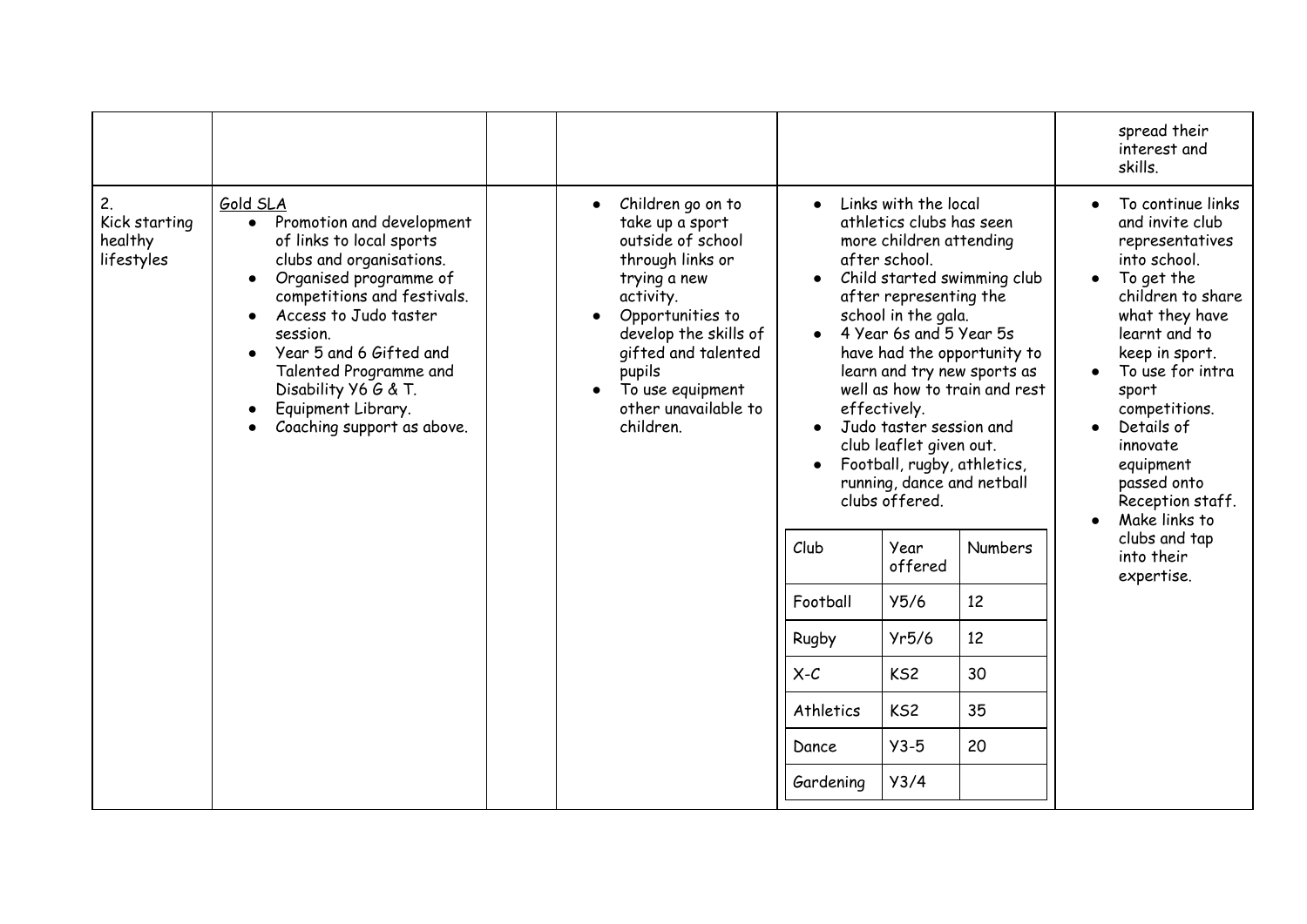|                                                                                                                        |                                                                                                                                                                                                                                                                   |        |                                                                                                                                                                                                   | Forest<br>School<br>Tag Rugby | $Y3-5$<br>18<br>$Y4-5$                                                                                                                                                                                                                                                                                                                                                                                                                            |                                                                                                                                                                                                                                                                                       |
|------------------------------------------------------------------------------------------------------------------------|-------------------------------------------------------------------------------------------------------------------------------------------------------------------------------------------------------------------------------------------------------------------|--------|---------------------------------------------------------------------------------------------------------------------------------------------------------------------------------------------------|-------------------------------|---------------------------------------------------------------------------------------------------------------------------------------------------------------------------------------------------------------------------------------------------------------------------------------------------------------------------------------------------------------------------------------------------------------------------------------------------|---------------------------------------------------------------------------------------------------------------------------------------------------------------------------------------------------------------------------------------------------------------------------------------|
|                                                                                                                        |                                                                                                                                                                                                                                                                   |        |                                                                                                                                                                                                   | $\bullet$                     | Reception year had the<br>large scale play and<br>co-ordination equipment for<br>a half term.                                                                                                                                                                                                                                                                                                                                                     | Details of<br>$\bullet$<br>innovate<br>equipment<br>passed onto<br>Reception staff.                                                                                                                                                                                                   |
|                                                                                                                        | Forest school programme                                                                                                                                                                                                                                           | £2,050 | To promote the love<br>of being out -doors<br>and being active.                                                                                                                                   | $\bullet$<br>$\bullet$        | Reception children to visit<br>Forest school every week.<br>Forest school club for KS2<br>for half a term in Spring 2.<br>Gardening club in Summer 1.                                                                                                                                                                                                                                                                                             | Staff present<br>$\bullet$<br>and observing-<br>could replicate<br>activities.                                                                                                                                                                                                        |
| 3 <sub>1</sub><br>Increased<br>confidence,<br>knowledge<br>and skills of<br>all staff in<br>teaching P.E.<br>and sport | SSP network meetings to<br>$\bullet$<br>support P.E. Co-ordinators<br>role<br>2 half days of an<br>experienced P.E. specialist's<br>teacher<br>30 hours of high quality P.E.<br>teaching support<br>24 hours of coaching<br>support<br>CPD training opportunities |        | Staff upskilled by<br>observing and<br>teaching alongside<br>trained coaches.<br>P.E. co-ordinator to<br>develop skills and<br>knowledge of P.E. to<br>enable to lead the<br>subject effectively. | $\bullet$<br>$\bullet$        | Athletics, rugby and change<br>for Life/ nurture club have<br>been supported by a coach.<br>The P.E. co-ordinator has<br>attended 3 meetings where<br>pupil assessment, learning<br>styles and new expectations<br>have been discussed.<br>Support provided to the P.E.<br>co-ordinator with creating<br>the P.E. plan and applying<br>for the sports mark.<br>Silver mark achieved.<br>P.E. co-ordinator has been<br>on a Change for Life course | Shared and<br>$\bullet$<br>uploaded planning<br>for future years.<br>Staff should be<br>more confident<br>to teach that<br>area of the P.E.<br>curriculum.<br>Note and<br>$\bullet$<br>contacts kept<br>and referred to<br>as and when<br>needed.<br>Pass on details<br>to any member |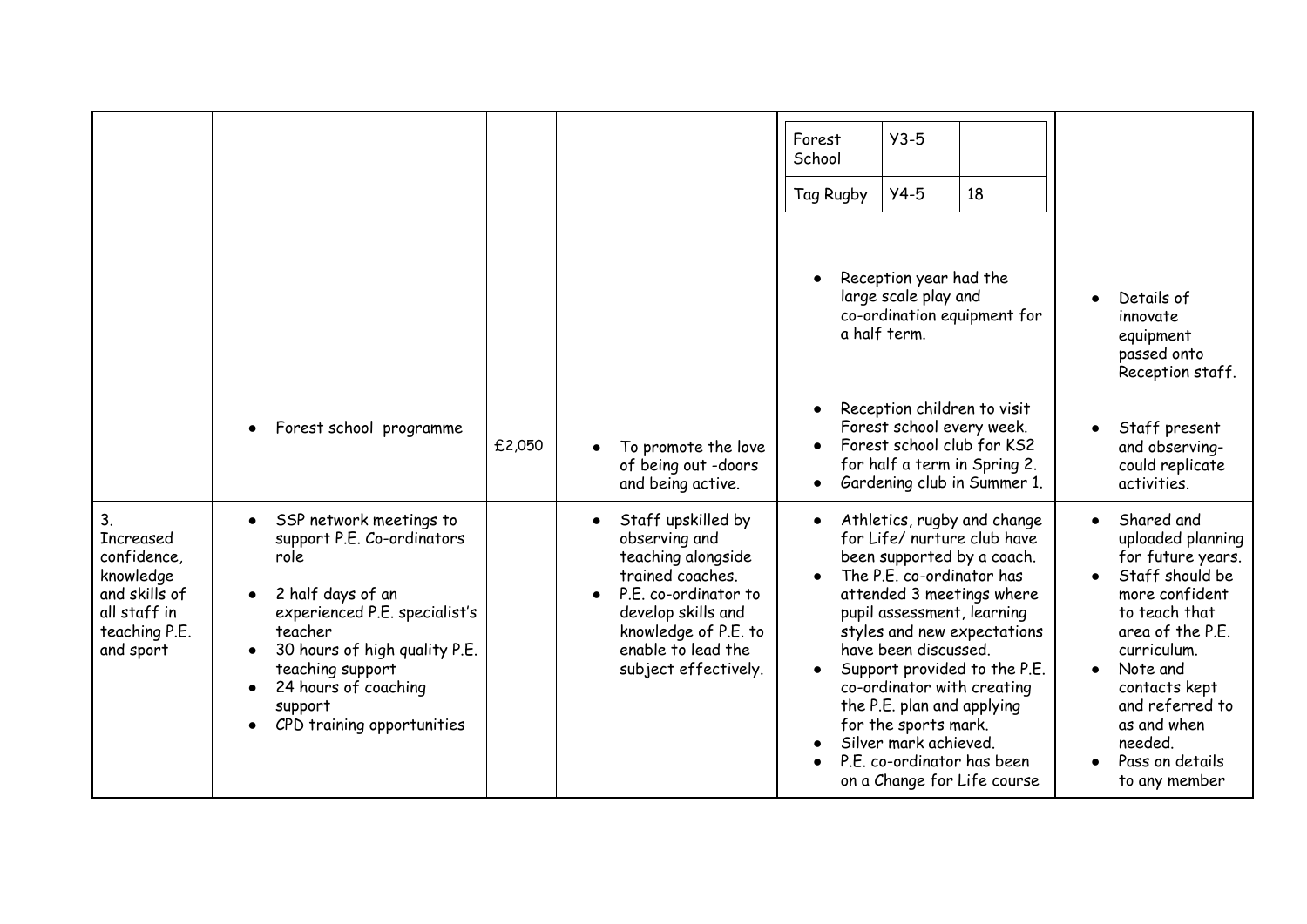|                                                                                           |                                                                                                                                                                                                                                   |  | Targeted coaching support<br>$\bullet$<br>from previous audit on<br>which areas teachers.<br>needed the most guidance.<br>Dance and gymnastics was<br>supported by a coach. One<br>class from each team had a<br>coach and plans were<br>dissipated across the<br>teams. |                             | of staff willing<br>to start our own<br>change for life<br>club.                                                     |                                                                                                                                                               |
|-------------------------------------------------------------------------------------------|-----------------------------------------------------------------------------------------------------------------------------------------------------------------------------------------------------------------------------------|--|--------------------------------------------------------------------------------------------------------------------------------------------------------------------------------------------------------------------------------------------------------------------------|-----------------------------|----------------------------------------------------------------------------------------------------------------------|---------------------------------------------------------------------------------------------------------------------------------------------------------------|
|                                                                                           |                                                                                                                                                                                                                                   |  | Autumn                                                                                                                                                                                                                                                                   | Spring                      | Summer                                                                                                               |                                                                                                                                                               |
|                                                                                           |                                                                                                                                                                                                                                   |  | Gym<br>Y5/ Y6<br>Y3/4<br>Y1/2                                                                                                                                                                                                                                            | Dance<br>Y5<br>Y3/4<br>Y1/2 | Athletics<br>Yr3/4<br>Yr5<br>Change<br>for life/<br>nurture<br>group<br>$\overline{12}$<br>Rugby<br>(club)<br>18 KS2 |                                                                                                                                                               |
| 4.<br>Broader<br>experience of<br>a range of<br>sports and<br>activities to<br>all pupils | Promotion and development<br>of links to local sports<br>clubs and organisations<br>Organised programme of<br>competitions and festivals<br>Access to Judo taster<br>session<br>Year 5 and 6 Gifted and<br>Talented Programme and |  | Given children a chance to<br>$\bullet$<br>try different sports to the<br>ones they normally enjoy as<br>well as supporting them in<br>favoured sports.<br>Each year group has been to<br>a festival with links to local<br>clubs shown/ leaflets sent<br>home.          |                             |                                                                                                                      | Alternated years<br>so children will<br>try different<br>sports as they<br>progress through<br>school<br>Gather<br>$\bullet$<br>information and<br>links from |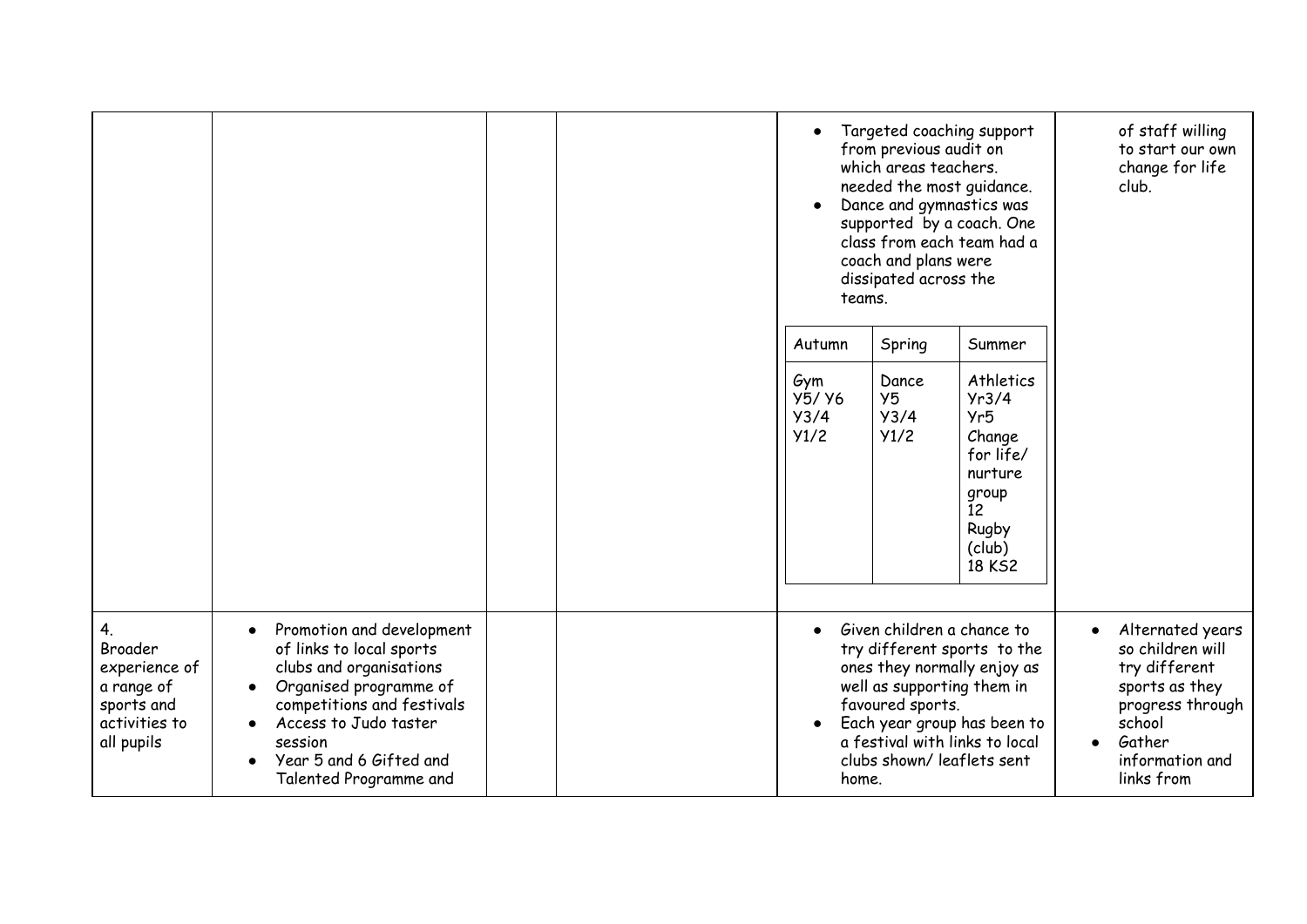|                                                                    | Disability Y6 G & T<br>Swimming lessons and<br>transport                                                                                                                                                                                                                        | £1938.<br>$00\,$<br>£2340 |                                                                                               | 112 (74%) of KS2 children<br>took part in Mini- Olympics.<br>Outside dance teacher for<br>Years 3,4 & 5 (%)<br>Multi sports, soccer, tennis<br>gymnastics and tennis all<br>provided tasters and basic<br>skills in a non competitive<br>environment.<br>Swimming session offered<br>to Year 3 on a weekly basis<br>for 2 terms.                                                                                                                                                                                                                                                                                                                                                                                                                                                                                                                                                                        | meetings.<br>Girls football<br>$\bullet$<br>coaching and<br>basketball<br>coaching<br>Assessments of<br>who can swim 25<br>M                                                                                                                                                                                   |
|--------------------------------------------------------------------|---------------------------------------------------------------------------------------------------------------------------------------------------------------------------------------------------------------------------------------------------------------------------------|---------------------------|-----------------------------------------------------------------------------------------------|---------------------------------------------------------------------------------------------------------------------------------------------------------------------------------------------------------------------------------------------------------------------------------------------------------------------------------------------------------------------------------------------------------------------------------------------------------------------------------------------------------------------------------------------------------------------------------------------------------------------------------------------------------------------------------------------------------------------------------------------------------------------------------------------------------------------------------------------------------------------------------------------------------|----------------------------------------------------------------------------------------------------------------------------------------------------------------------------------------------------------------------------------------------------------------------------------------------------------------|
| 5.<br><b>Increased</b><br>participation<br>in competitive<br>sport | Gold SLA<br>Organised annual<br>programme of competitions,<br>festivals and coaching<br>support<br>Access to flagship events<br>such as Durham Dash and<br>Mini-Olympics<br>Payment for local schools<br>leagues-Football<br>Cross Country<br>Netball<br>Tag Rugby<br>Athletics |                           | Pupils can<br>$\bullet$<br>participate in a wide<br>range of<br>competitions against<br>other | Festivals and competitions attended<br>Children experience the<br>moral and social aspect of<br>representing our school in a<br>competition.<br>Celebrating and promoting<br>physical well being in whole<br>school assembly.<br>Event<br>Year<br><b>Numbers</b><br>38 100%<br>Soccer tots<br>$\mathbf{2}$<br>KS <sub>2</sub><br>24 16%<br>X-C area<br>13 9%<br>KS <sub>2</sub><br>X-C County<br>Y5/6<br>11 14%<br>X-C League<br>14%<br>Y5/6<br>11<br>Football local league<br>Y5/6<br>14%<br>Indoor Football area<br>11<br>Y <sub>6</sub><br>29%<br>10<br>Netball local league<br>Y5<br>29%<br>10<br>Netball local league<br>12<br>29%<br>Y5/6<br>Rugby local league<br>Indoor Athletics ch-le-st Y5/6<br>23 30%<br>- Area - level 2 games<br>- County-level 3 games<br>Gifted and Talented<br>11%<br>Yr6<br>4<br>Y <sub>5</sub><br>13%<br>5<br>Gifted and Talented<br>KS2 14 9%<br>Swimming Gala area | Inspired to join<br>$\bullet$<br>school clubs.<br>Links to outside<br>clubs.<br>Experience of<br>$\bullet$<br>competitions<br>feeding into<br>knowledge and<br>planning.<br>Results are<br>celebrated in<br>assemblies<br>reported<br>through blogs,<br>twitter, call<br>parents and<br>school<br>newsletters. |